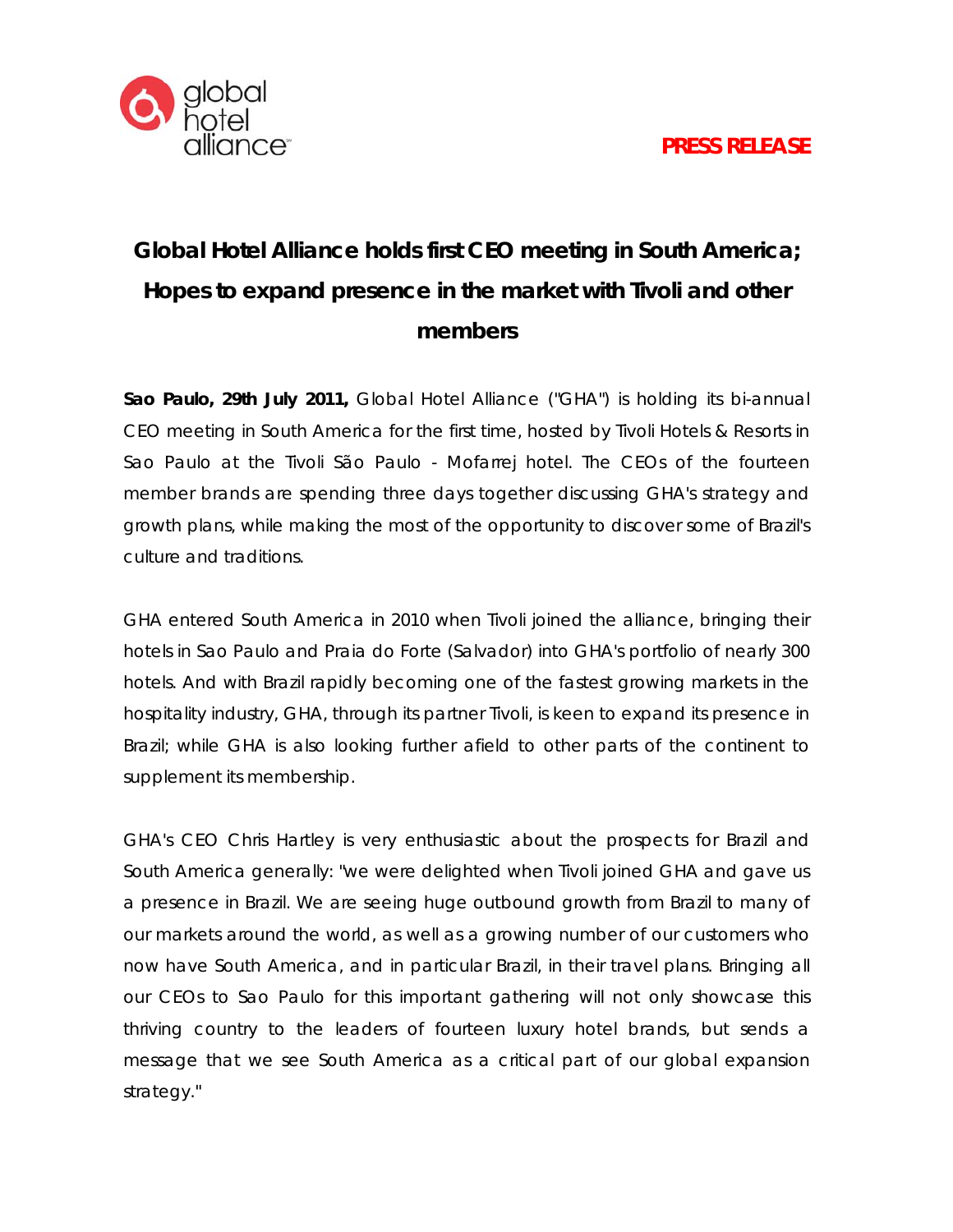Tivoli's CEO Alexandre Solleiro is proud to host this group of industry leaders at his Sao Paulo hotel, and feels that this meeting coincides with the start of a new golden era for hospitality in South America. "Our two hotels in Brazil are performing exceptionally well, and we can see first-hand the opportunities in this country and the broader continent. I believe we are entering a period of prolonged and sustainable growth and Tivoli intends to be a part of this picture. I am particularly excited for my CEO colleagues from Asia, Australia and Europe to come to Brazil and witness themselves what is happening here."

GHA recently announced the addition of Italy's prestigious Lungarno Collection owned by the Ferragamo family to the alliance, and Valeriano Antonioli is attending his first meeting of GHA CEOs. "As a boutique hotel company with luxury and design hotels in Florence and Rome (Italy) we have been targeting the fast growing Brazil market in the last few years on our own. We are happy now to cooperate with the other hotel brands of GHA to improve our reach to and presence in this prestigious market. Being here in Sao Paulo reinforces to me the huge value of the cross-alliance opportunities which GHA offers to his members."

## **About Global Hotel Alliance**

Based on the airline alliance model, Global Hotel Alliance is the world largest alliance of independent hotel brands. It uses a common technology platform to drive incremental revenues and create cost savings for its members, while offering enhanced recognition and service to customers across all brands. GHA currently comprises of Anantara, Doyle Collection, First, Kempinski, Leela, Lungarno Collection, Marco Polo, Mokara, Mirvac, Omni, Pan Pacific, PARKROYAL, Shaza and Tivoli hotels & resorts encompassing almost 300 upscale and luxury hotels with 65,000 rooms across 51 different countries. [www.gha.com](http://www.gha.com/)

## **About Tivoli Hotels & Resorts**

[Tivoli Hotels & Resorts](http://www.tivolihotels.com/Default.aspx?&ID=21) currently operate 12 properties in Portugal and 2 in Brazil. With over 77 years of experience, Tivoli Hotels & Resorts differentiate through the range of unique experiences offered to guests and an innovative and outstanding service. In Portugal, the group is present in the main tourist destinations with benchmark hotels in Lisbon, Sintra, Coimbra and the Algarve. Of special note in Lisbon is the legendary Tivoli Lisboa located on the most emblematic avenue in the city. In the romantic town of Sintra, the Tivoli Palácio de Seteais is a perfect blend of luxury and history while in the Algarve, nestling between the marina and the beach is the acclaimed Tivoli Marina Vilamoura. Sitting next to the Oceânico Victoria golf course is the grandiose and glamorous Tivoli Victoria. In Brazil, the